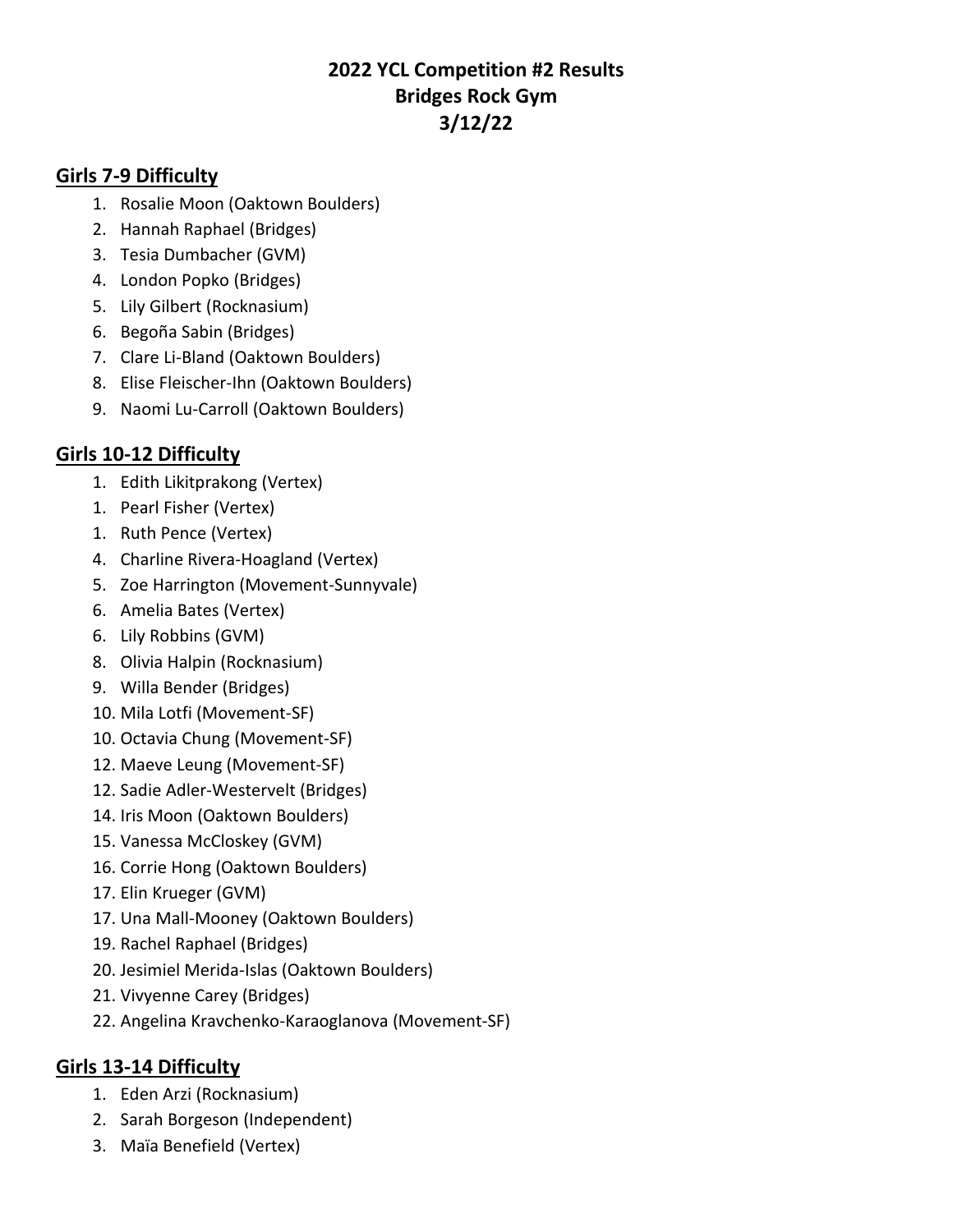- 4. Madeleine Keefer (Vertex)
- 5. Abigail Kroger (Pacific Edge)
- 5. Wren Venter (Pacific Edge)
- 7. Sophie Jasik (Movement-SF)
- 8. Emory Kolodziejski (GVM)
- 8. Hudson Meyer (Vertex)
- 10. Katie McConneloug (GVM)
- 11. Tessa Tuatini (GVM)
- 12. Audrey Bruns (GVM)
- 13. Emma Blakeley (GVM)
- 14. Kyra Rogers (Pacific Edge)
- 15. Mikenzie Langdale (Vertex)
- 16. Lalima Gluesenkamp (Bridges)

### **Girls 15+ Difficulty**

- 1. Nola George (Rocknasium)
- 2. Cullen Javers (Rocknasium)
- 3. Sierra Meisel (Movement-Sunnyvale)
- 4. Quin McNeil (Rocknasium)
- 5. Brooke Noren (Rocknasium)
- 6. Amanda Mueller (GVM)
- 7. Eva Xochitl Barricklow (Vertex)
- 7. Peyton Leiken (GVM)
- 9. Bailey Epperson (Vertex)
- 9. Zoe Stephens (GVM)

### **Boys 7-9 Difficulty**

- 1. Nathaniel Norden (Oaktown Boulders)
- 2. Charlie Iggbom (Oaktown Boulders)
- 3. Augustyn Hamilton (Bridges)
- 4. Mateo Marcial (Oaktown Boulders)
- 5. Andrew Ranjan (Bridges)
- 6. Bridger Houser (Oaktown Boulders)

## **Boys 10-12 Difficulty**

- 1. Henry (Harry) Harper (Vertex)
- 2. Evan Rowland (Rocknasium)
- 3. Neko Fitzpatrick (Vertex)
- 4. Kadin Brown (Movement-SF)
- 5. Omari Moutawakkil (Pacific Edge)
- 6. Calvin Peters-Campbell (Pacific Edge)
- 7. Tristan Davis (Movement-SF)
- 8. Cruz Lopez (Vertex)